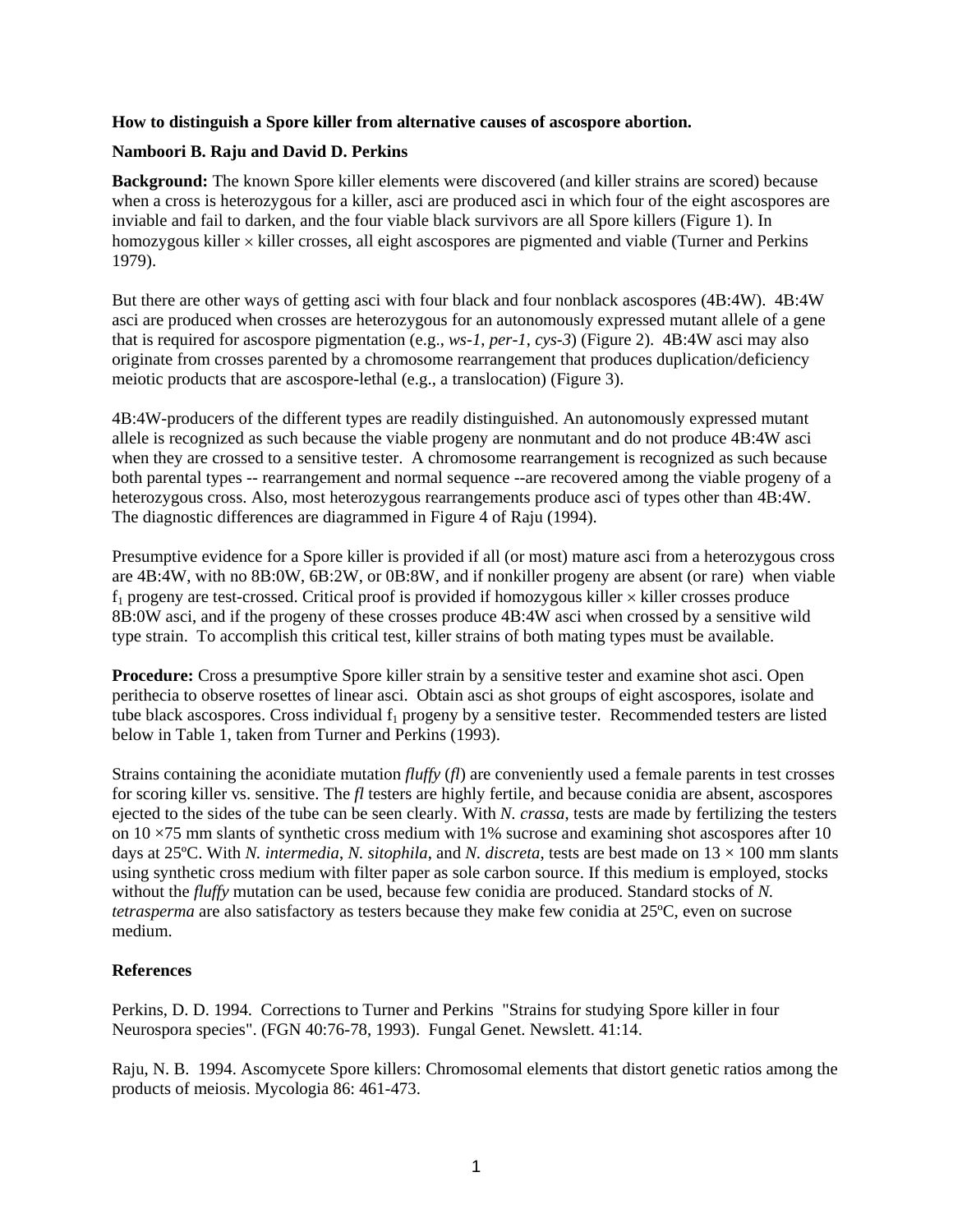Turner, B. C., and D. D. Perkins. 1979. Spore killer, a chromosomal factor in Neurospora that kills meiotic products riot containing it. Genetics 93: 587-606.

Turner, B. C., and D. D. Perkins. 1993. Strains for studying Spore killer elements in four Neurospora species. Fungal Genet. Newslett. 40: 76-78. (See corrections in Fungal Genet. Newslett. 41: 14, 1994.)

| Species and                   | Origin of        | FGSC No.         |                  | Comment†                                            |
|-------------------------------|------------------|------------------|------------------|-----------------------------------------------------|
| genotype                      | allele*          | $\boldsymbol{A}$ | $\boldsymbol{a}$ |                                                     |
| Neurospora crassa             |                  |                  |                  |                                                     |
| $Sk-2^K$                      | B                | 6648 6647        |                  | 10th backcross to N. crassa, mixed background       |
| $Sk-2K$                       | B                | 3114 3115        |                  | 10th backcross to N. crassa, inbred to OR wild type |
| cum Sk- $2^K$ acr-7           | B                | $\overline{a}$   | 7432             |                                                     |
| $Sk-2^K$ acr-7                | B                | 6930             | $\frac{1}{2}$    | 10th backcross to N. crassa                         |
| $Sk-2^K$ acr-7 leu-1 his-7 B  |                  | $\overline{a}$   | 7373             |                                                     |
| $Sk-2^K$ acr-2 leu-1 his-7 B  |                  | 73877388         |                  |                                                     |
| $Sk-2^K$ acr-2 leu-1          | $\boldsymbol{B}$ | 7375 7374        |                  |                                                     |
| Sk-2 <sup>K</sup> acr-2 his-7 | B                | 7376             | $\bar{a}$        |                                                     |
| $Sk-2^K$ leu-1                | B                | 7371             | $\frac{1}{2}$    |                                                     |
| $Sk-2^K$ his-7                | $\bf{B}$         | 7378             |                  |                                                     |
| $Sk-2^K$ phe-2 dow            | B                | 4538 4539        |                  |                                                     |
| $Sk-2^K$ dow                  | B                | 4260 4261        |                  |                                                     |
| $Sk-2^K$ ; fl                 | $\, {\bf B}$     | 3297 3298        |                  | 9th backcross to N. crassa                          |
| $Sk-2^K$                      | $\mathbf P$      | 7368 7367        |                  | 12th backcross to N. crassa                         |
| $Sk-2^K$ acr-2                | $\mathbf{P}$     | 7385 7386        |                  |                                                     |
| $Sk-2^K$                      | ${\bf J}$        | 7369 7370        |                  | 12th backcross to N. crassa                         |
| cum Sk- $2^K$ acr-2           | J                | 73837384         |                  |                                                     |
| $Sk-2^K$ acr-2                | $\bf J$          | 6928 6929        |                  | 15th backcross to N. crassa                         |
| $Sk-2^K$                      | J                | 73927393         |                  | Used for testing N. crassa from India               |
| $Sk-2^S Sk-3^S fl$ $\ddagger$ |                  | 6682 6683        |                  | $fl^P$ (RL) testers                                 |
| $r(Sk-2)-1$                   |                  | 2222             | $\frac{1}{2}$    | Iowa-1, Louisiana (P527)                            |
| $r(Sk-2)-1$ cum               |                  | 7379 7380        |                  |                                                     |
| cum $r(Sk-2)-1$ acr-7         |                  |                  | 7389             |                                                     |
| $r(Sk-2)-2$                   |                  |                  | 7398             | Derived from N. crassa P2604, Georgetown, Malaya    |
| $Sk-3^K$                      | $\mathbf P$      | 3577 3578        |                  | 10th backcross to N. crassa                         |
| cum $Sk-3^K$                  | $\mathbf P$      | 73827381         |                  |                                                     |
| cum Sk- $3^K$ his-7           | $\mathbf{P}$     | 7390 7391        |                  |                                                     |
| $Sk-3^K$ acr-2                | $\mathbf P$      |                  | 7077             |                                                     |
| $Sk-3^K$ acr-7                | $\mathbf{P}$     | 6931 6932        |                  | 15th backcross to N. crassa                         |
| $Sk-3^K fl$                   | $\mathbf{P}$     | 3579 3580        |                  | 10th backcross to N. crassa                         |
| $Sk-2^S Sk-3^S fl \ddagger$   |                  | 6682 6683        |                  | $fl^P$ (RL) testers                                 |
| $r(Sk-3)$                     |                  | 7395             |                  | 6th backcross to N. crassa                          |
| $cum r(Sk-3)$                 |                  |                  | 7396             | 6th backcross to N. crassa                          |
| $cum$ $r(Sk-3)$ leu-1         |                  |                  | 7394             | 9th backcross to N. crassa                          |
| $r(Sk-3)$ acr-7 ser-1         |                  | 7397             | $\overline{a}$   | 6th backcross to N. crassa                          |

| Table 1. Strains for identification and study of Spore-killers in Neurospora |  |
|------------------------------------------------------------------------------|--|
|------------------------------------------------------------------------------|--|

## *Neurospora intermedia*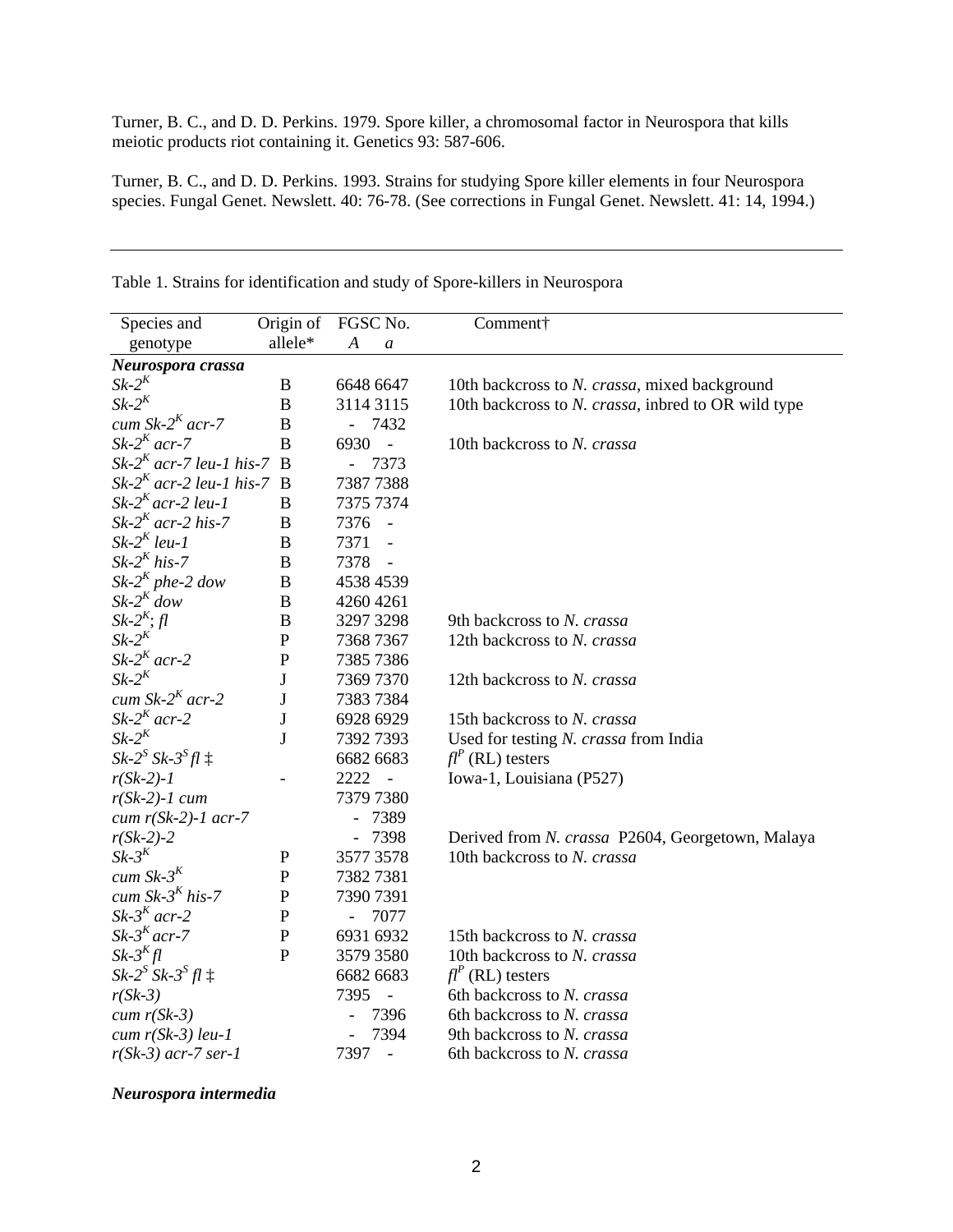| $Sk-2K$                  | B            | 7401 7402 | 3rd and 4th backcross to Taipei background                       |
|--------------------------|--------------|-----------|------------------------------------------------------------------|
| $Sk-2K$                  | $\mathbf{P}$ | 7429      | 3rd backcross to Taipei background                               |
| $Sk-2^K$                 | J            | 7399 7400 | $f_1$ of Tjiawi-2d (P162) $\times$ Taipei-1c (P13)               |
| $Sk-2^K$                 | <b>SA</b>    | 7426 -    | Menggatal, Sabah (P3126)                                         |
| $r(Sk-2)$                |              | 1832 1833 | Townsville-1b (P113), Townsville-1 (P112)                        |
| $Sk-3K$                  | $\mathbf{P}$ | 3193 3194 | Derived from Rouna-1 (P32)                                       |
| $r(Sk-3)$                |              | 6595 5123 | Tahiti (P2427, P2421)                                            |
| $Sk-2^S Sk-3^S \ddagger$ |              | 3416 3417 | Shew wild types (Taipei background)                              |
| $Sk-2S Sk-3S fl$ :       |              | 5798 5799 | 7th backcross of $fl^P$ from <i>N. crassa</i> to Shew wild types |
| Neurospora sitophila     |              |           |                                                                  |
| $Sk-I^K$                 |              | 2216 2217 | Derived from Dodge's Arlington stocks                            |
| $Sk-IK$ ; fl             |              | 4762 4763 | $f l^P$ (1012) from Whitehouse N. sitophila, 3rd backcross       |
|                          |              |           | to Dodge stocks                                                  |
| $Sk-IS$                  |              | 5940 5941 | Tahiti (P2443, P2444)                                            |
| $Sk-IS$ ; fl             |              | 4887 4888 | 5th backcross of $fl^P$ from <i>N. crassa</i> to Panama VP203 or |
|                          |              |           | derivative                                                       |
| Neurospora tetrasperma#  |              |           |                                                                  |
| $Sk-2^K$ acr-2           | J            | 6934 6935 | 8th-9th backcross to N. tetrasperma                              |
| $Sk-2^K$ acr-2; E        | J            | 6936 6937 | 4th backcross to N. tetrasperma                                  |
| $Sk-3^K$ acr-7           | ${\bf P}$    | 6938 6939 | 7th-8th backcross to N. tetrasperma                              |
| $Sk-3^K$ acr-7; E        | ${\bf P}$    | 6940 6941 | 8th backcross to N. tetrasperma                                  |
| $Sk-2^S$                 |              | 1270 1271 | Wild types 85A, 85a (also $Sk-3^s$ )                             |
| $Sk-2^{S}E$              |              | 5897 5901 | 85A, 85a background (also $Sk-3^s$ )                             |

The ooriginal published version of this table contained errors which have been corrected here, incorporating changes given in Fungal Genet. Newslett. 41: 14, 1994.

\* B: Brunei (Borneo); J: Java; P: Papua New Guinea; SA: Sabah (Borneo).

† "*n*th backcross" Indicates progeny from the *n*th backcross of *SkK* into the alien genetic background. Introgressed killer strains with markers, for which there is no comment, are all from well backcrossed parents. Stock numbers prefixed with P are given for strains that originated from nature. For origins of stocks designated by place names, see FGSC Neurospora Stock List, Part V.

 $\ddagger$  These strains are sensitive to killing both by  $Sk-2^K$  and by  $Sk-3^K$ . The double symbol is used to specify phenotype and does not imply that  $Sk-2^K$  and  $Sk-3^K$  necessarily represent two genes at separate loci. It has not been determined how many loci are involved in determining sensitivity vs. resistance to either or both Spore killers.

# (See Raju and Perkins 1991 Genetics 129: 25-37.  $E = 8$ -spored ascus.)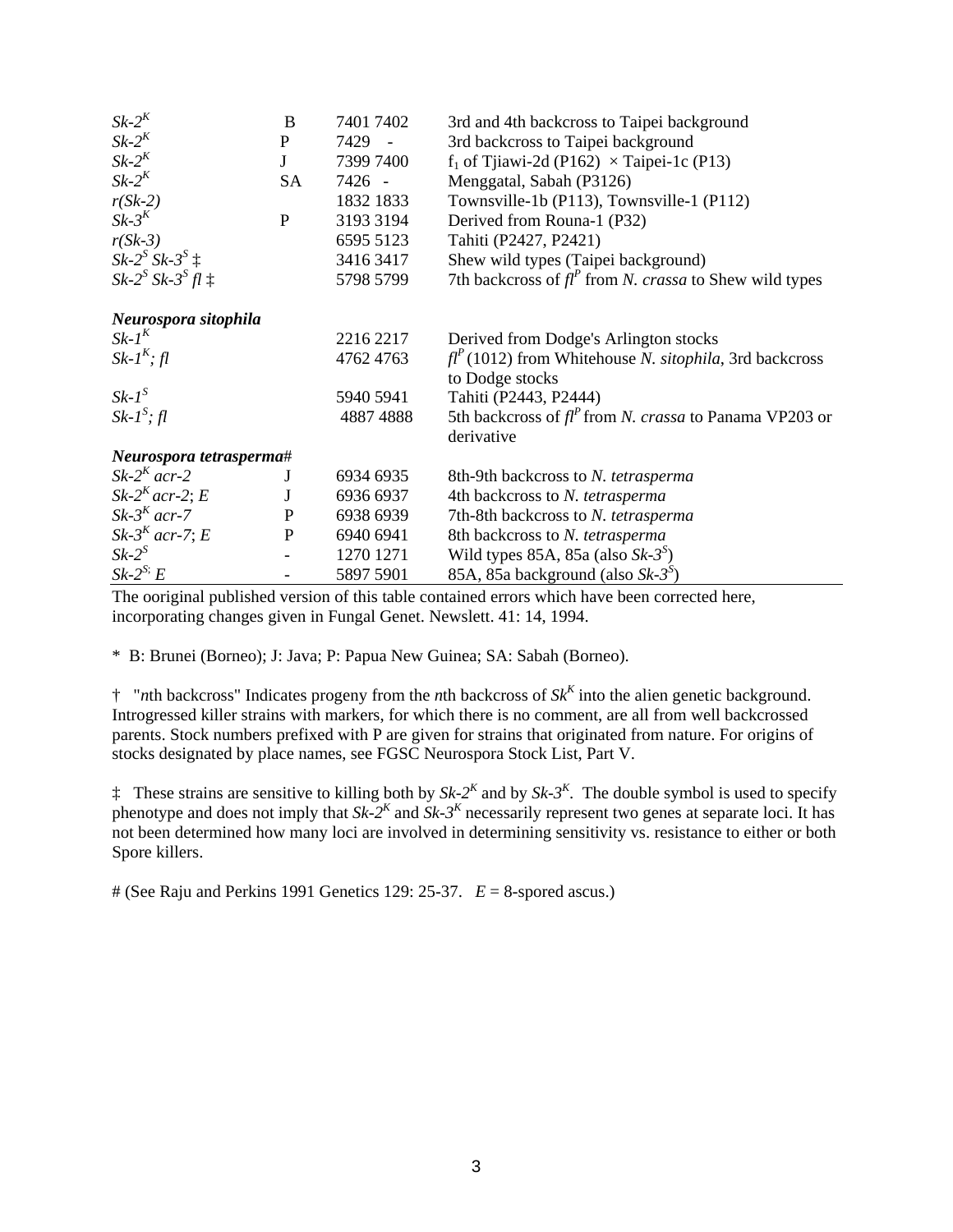

**Fig 1**. *N. sitophila*. *Spore killer-1* x Wild type. A rosette of asci at various stages of maturation. Most asci show four normal, larger ascospores (Killer) and four aborted, smaller ascospores (wild-type sensitive). The few asci that are not showing the 4:4 pattern are still immature. Photo credit: N.B. Raju.



**Fig 2**. *N. crassa*. Ascospore color-mutant (cys-3) x Wild type. Mature asci show four black (viable) and four white (inviable) ascospores. The white ascospores received the mutant allele and fail to pigment and mature. The asci with all white ascospores are still immature. Photo credit: N.B. Raju.